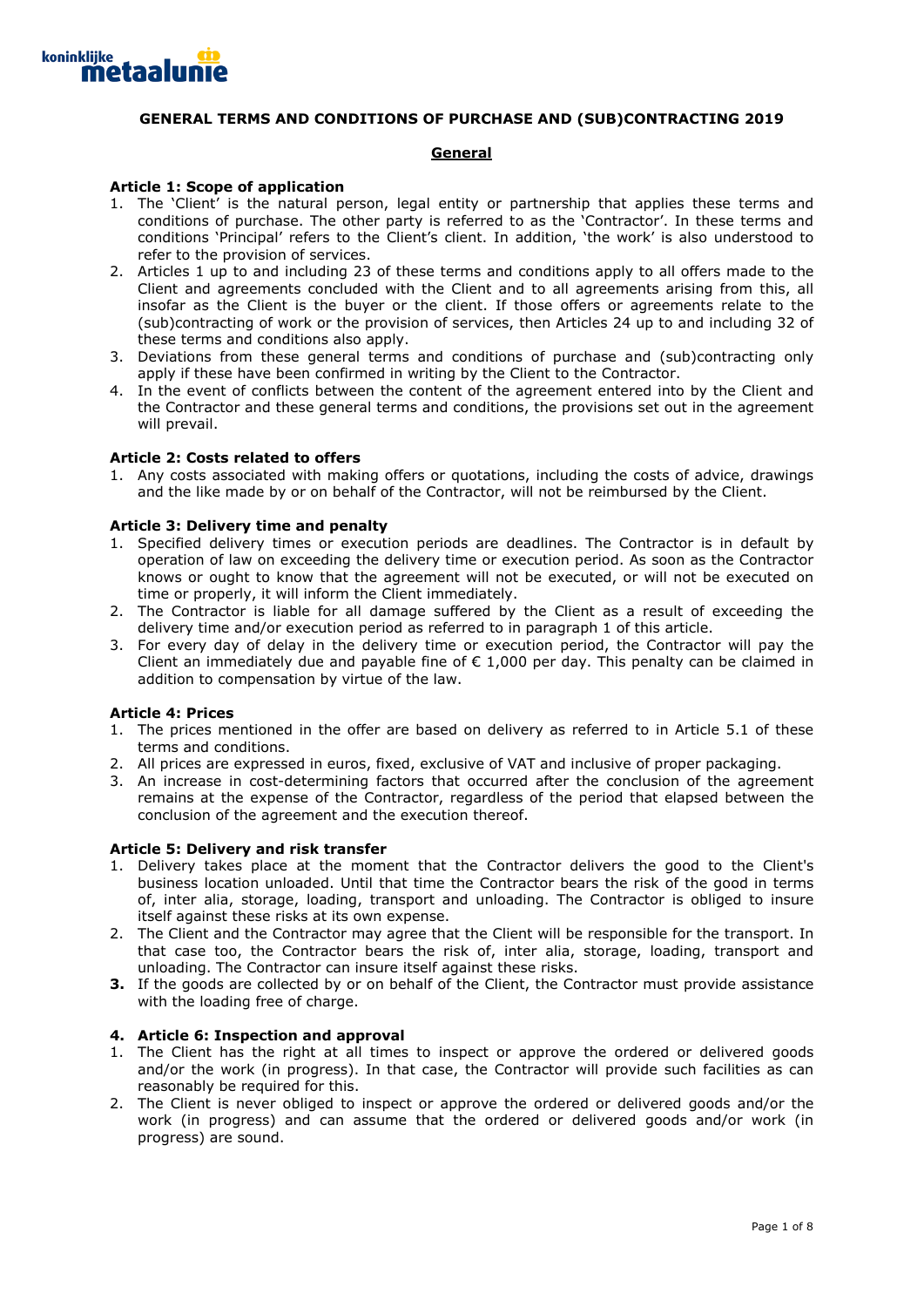

3. The costs of the inspection/approval referred to in paragraph 1 of this article will be borne by the Contractor if these goods/the work are rejected by the Client. Inspection or approval does not release the Contractor from any guarantee or liability, arising from these terms and conditions, the agreement or the law.

## **Article 7: Rejection**

- 1. If the goods/work delivered by the Contractor do not comply with the agreement, the Client has the right to reject these. Receipt of the goods or payment of the goods or work does not imply acceptance thereof.
- 2. If the Client rejects the delivered goods and/or the work, the Contractor is obliged to act as follows within a period to be determined by the Client:
	- arrange for free repair or, at the discretion of the Client;
	- arrange for free replacement of the goods and/or have the work carried out in accordance with the agreement.
- 3. If the Contractor fails to comply with its obligation referred to in paragraph 2 of this article within the set period or does not do so to the satisfaction of the Client, the Client will be entitled to carry out the work referred to in paragraph 2 of this article itself or have it done by a third party at the Contractor's expense.

## **Article 8: Intellectual property rights**

- 1. 'Intellectual property rights' include copyright, database rights, design rights, trademark rights, patents, topographies, or the right to obtain these intellectual property rights by application, filing, registration or otherwise.
- 2. 'Intellectual property rights to the work' include all intellectual property rights vested in the work, the performance to be delivered, the goods and tools such as drawings, designs, models, moulds and equipment realised with regard to or for the execution of the agreement between the Contractor and the Client.
- 3. All intellectual property rights to the work belong to the Client. The Client is considered to be the maker, designer or inventor of the works created in the context of the agreement. The Client therefore has the exclusive right to apply for a patent, trademark or model. If the performance (partly) consists of currently existing intellectual property rights, the Contractor hereby transfers these rights, insofar as possible, to the Client and at the first request of the Client will undertake the additional actions required for the transfer without delay.
- 4. For (the transfer of) the intellectual property rights to the work, the Client will not owe any compensation to the Contractor.
- 5. The Contractor waives the personality rights mentioned in Article 25.1(a) of the Copyright Act. Insofar as it concerns changes to the work, the goods or the name thereof, the Contractor also waives the personality rights referred to in Article 25.1(b and c) of the Copyright Act. The Contractor will not invoke the authority granted in Article 25.4 of the Copyright Act.
- 6. The Contractor guarantees that the goods to be delivered to the Client, the work to be performed and the intellectual property rights to the work do not infringe the rights of third parties, including intellectual property rights, and indemnifies the Client against all claims on that account. The Contractor will compensate the Client for all damage resulting from any infringement, including the (full) costs of defence.

### **Article 9: Source code and user licence for computer software**

- 1. If the performance to be delivered by the Contractor (also) consists of the delivery of computer software developed specifically for the Client, the Contractor will transfer the source code to the Client.
- 2. If the performance to be delivered by the Contractor consists of the delivery of computer software not specifically developed for the Client, the Client - by way of derogation from Article 8.3 of these terms and conditions - will be given a non-exclusive, worldwide and perpetual user licence to that part of the computer software for the normal use and proper functioning of the good. If a part of the computer software has been developed specifically for the Client, Articles 8 and 9, first paragraph of these terms and conditions apply in full to that part. The Client is not permitted to transfer the licence or to issue a sublicence. Upon the sale of the good by the Client to a third party, the licence automatically transfers to the acquirer of the good.
- 3. For the acquisition of the source code as referred to in the first paragraph of this article or user licence as referred to in the second paragraph of this article, the Client shall not owe any compensation to the Contractor.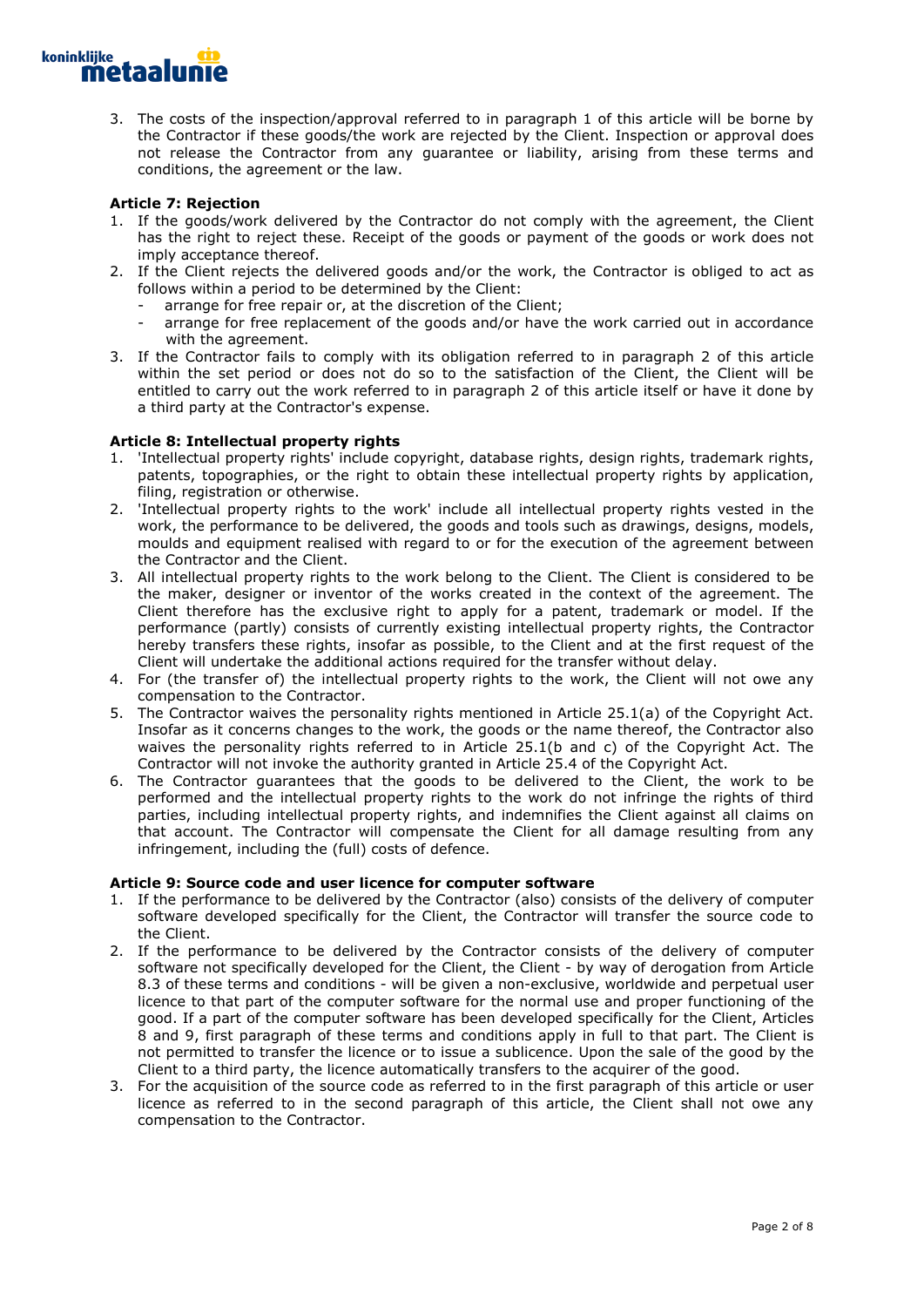

## **Article 10: Confidentiality and non-solicitation clause**

- 1. All information provided to the Contractor by or on behalf of the Client, such as models, design information, images, drawings, know-how and other documents, of whatever nature and in whatever form are confidential, and the Contractor will not use this for any purpose other than for the execution of the agreement.
- 2. The Contractor will not disclose or reproduce the information referred to in paragraph 1 of this article.
- 3. The Contractor will in no way directly or indirectly submit quotations or offers to the Principal that relate to the goods or work that is the subject of the agreement between the Client and the Contractor.

### **Article 11: Penalty**

1. In the event of violation of the provisions set out in Article 9.1 or Article 10, the Contractor will owe an immediately due and payable penalty of € 25,000 per violation. This penalty can be claimed in addition to compensation by virtue of the law.

#### **Article 12: Resources**

- 1. All resources, such as drawings, models, moulds and equipment, which are made available to the Contractor by the Client for the execution of an agreement or which the Contractor has made or commissioned specifically within the framework of the agreement with the Client, remain or become the property of the Client under all circumstances, irrespective of whether or not these have been paid for.
- 2. All resources and all copies made of these must be made available or returned to the Client at the first request.
- 3. As long as the Contractor has the resources in its possession, the Contractor must provide these with an indelible mark indicating that they are the property of the Client. The Contractor will remind all third parties who wish to lay claim to these resources of the Client's ownership.
- 4. Without prejudice to the provisions set out in Article 10 of these terms and conditions, the Contractor shall only use the resources referred to in this article for the performance of deliveries and work for the Client and shall not show these to third parties, unless the Client has given explicit written permission for this. The Contractor bears the risk of loss, misplacing, destruction or damage and is obliged to insure this risk at its own expense.

#### **Article 13: Liability**

- 1. The Contractor is liable for all damage, including fines, caused by a failure or wrongful act on the part of the Contractor.
- 2. The Contractor indemnifies the Client against all third-party claims for compensation of damage as referred to in the first paragraph.

#### **Article 14: Insurance**

1. The Contractor is obliged to take out adequate insurance covering any damage that the Client suffers due to a failure or wrongful act on the part of the Contractor or third parties engaged by it. At the Client's first request, the Contractor will provide copies of the relevant policy and proof of payment of premiums.

#### **Article 15: Cancellation or termination of the agreement**

1. The Client is entitled at all times to terminate or cancel the agreement with immediate effect on payment of a fee equal to the actual costs incurred by the Contractor and a reasonable profit margin. The burden of proof with regard to the costs incurred and a reasonable profit margin lies with the Contractor.

#### **Article 16: Warranty**

- 1. The Contractor guarantees the proper execution of the agreed performance for a period of **12** months after commissioning.
- 2. In the event that the completed or delivered goods or the work are not commissioned within **6** months after delivery or completion, the guarantee applies for a period of **18** months after delivery or completion.
- 3. If the agreed performance has not been properly executed, the Contractor will execute the performance properly as yet without delay, with the Client making the choice between repair or replacement, without prejudice to all other rights that the Client is entitled to by virtue of the law.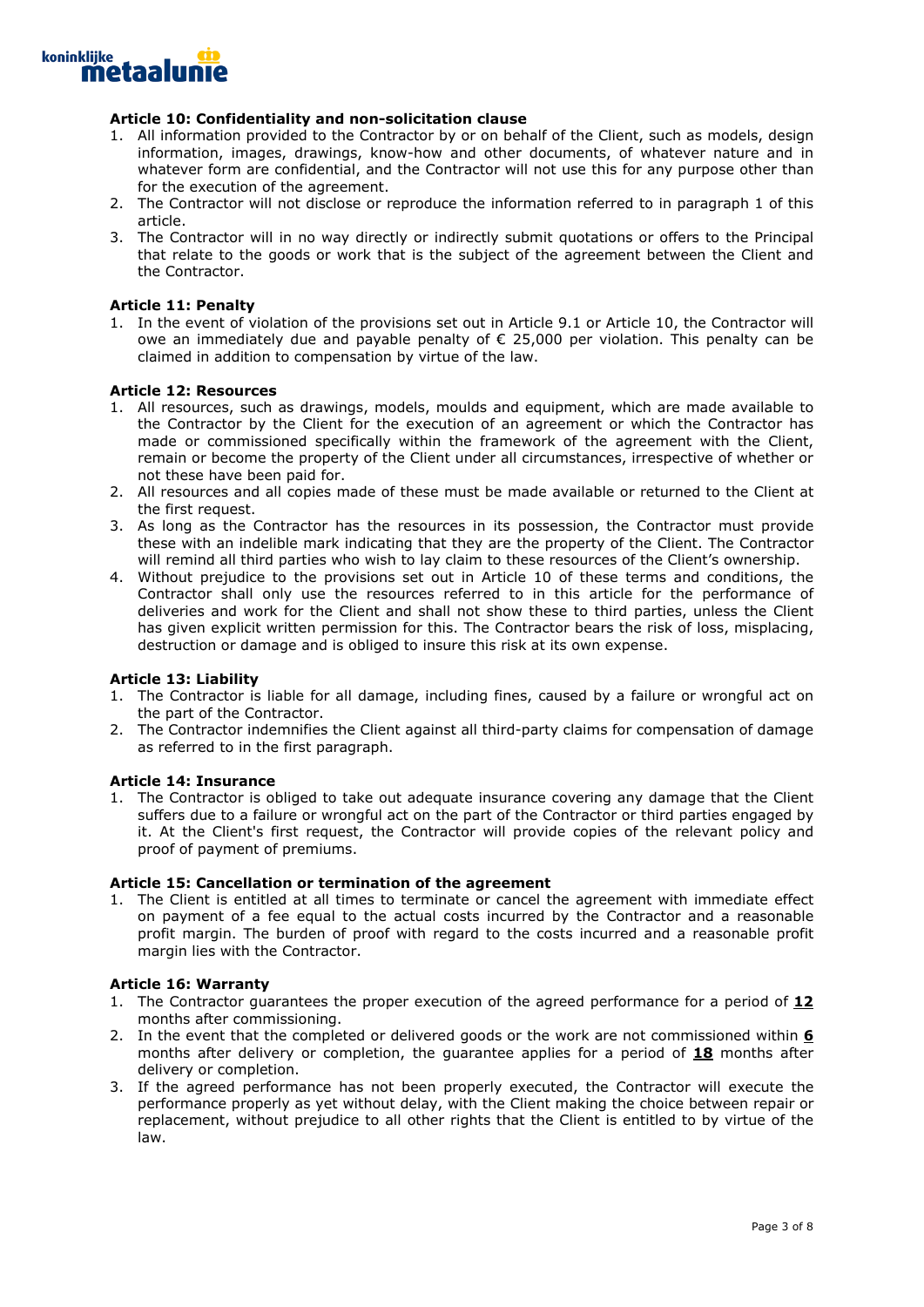

- 4. The Contractor will bear all costs associated with the repair of the defect, or the replacement of the goods and/or the work. This also includes the costs for the commissioning of the goods and/or the work after aforementioned repair or replacement. If the goods and/or the work are part of a larger object, the costs for commissioning that larger object will also be borne by the Contractor.
- 5. If the Contractor fails to comply with its guarantee obligation, the Client will be entitled to perform the guarantee work itself or have it performed by third parties at the expense of the Contractor.

### **Article 17: Payment**

- 1. Unless otherwise agreed, payments must be made within **60** days of the invoice date. **(No collection invoices)**
- 2. If an advance payment has been made or payment is made in instalments, the Client has the right to require the Contractor to provide what in the Client's opinion is sufficient security for the fulfilment of the obligations. If the Contractor does not comply with this provision within the set time limit, it will immediately be in default. In that case, the Client has the right to terminate the agreement and to recover its damages from the Contractor.

## **Article 18: No right of offset or suspension on the part of the Contractor**

1. The Contractor's right to offset any claims against the Client or to suspend the fulfilment of its obligations is excluded, unless the Client has been granted a suspension of payments or is bankrupt or the statutory debt adjustment scheme applies to the Client.

## **Article 19: Transfer of ownership in advance**

1. At the Client's first request, the Contractor is obliged to transfer the ownership of the goods to be delivered, or the equipment, parts and/or structural parts from which the goods will be assembled or manufactured, to the Client in advance. The Contractor will perform all additional actions required for this transfer without delay.

## **Article 20: Prohibition on retention right**

- 1. The Contractor is at all times prohibited from exercising the right of retention with regard to goods belonging to the Client that it has in its possession for whatever reason.
- 2. If the provisions set out in paragraph 1 of this article are infringed, the Contractor will owe an immediately due and payable penalty of € 250 per day up to a maximum of € 25,000. This penalty can be claimed in addition to compensation by virtue of the law.

## **Article 21: Right of offset or suspension on the part of the Client**

- 1. The Client is entitled to offset any debts it owes to the Contractor against:
	- a. claims that the Contractor has against the Client;
	- b. claims that companies affiliated to the Client have against the Contractor;
	- c. claims against companies affiliated to the Contractor.
- 2. In addition, the Client is entitled to offset its claims against the Contractor against debts that companies affiliated to the Client have against the Contractor.
- 3. For the purpose of this article 'affiliated companies' means all companies belonging to the same group, within the meaning of Article 2:24b of the Dutch Civil Code, and a participation within the meaning of Article 2:24c of the Dutch Civil Code.
- 4. If the Contractor does not fulfil its obligations, the Client may suspend its payment obligations until the Contractor has fulfilled its obligations.

## **Article 22: Transfer and pledging of claims**

1. The Contractor cannot transfer or pledge claims arising under the agreement with the Client. This provision has effect under property law.

#### **Article 23: Applicable law and competent court**

- 1. Dutch law applies.
- 2. The Vienna Sales Convention (CISG) does not apply, nor does any other international regulation that may be excluded.
- 3. The Dutch civil court with jurisdiction in the Client's place of business is authorised to take cognisance of any disputes. The Client may deviate from this rule governing jurisdiction and rely on the statutory rules governing jurisdiction instead.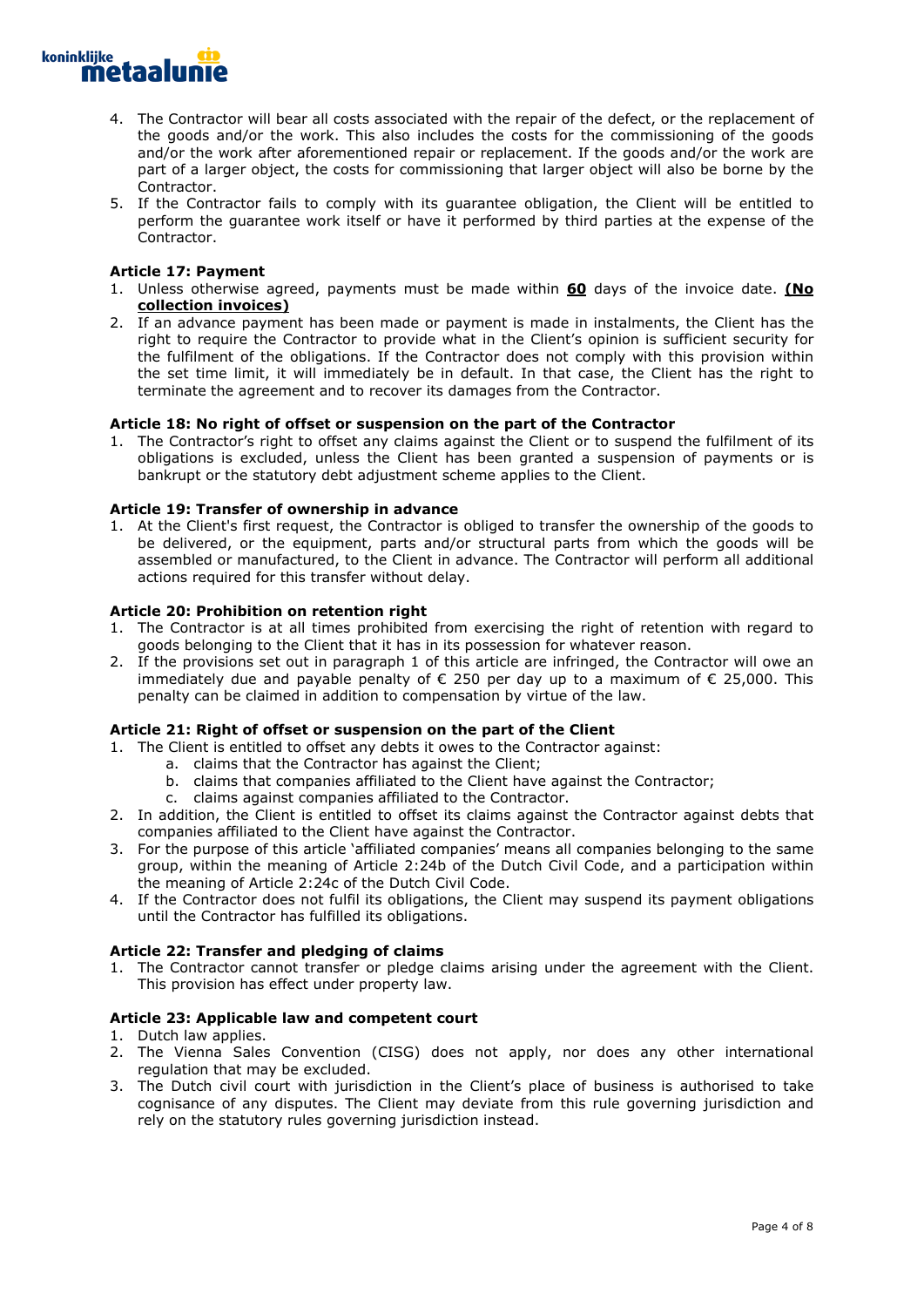

## **(Sub)contracting of work/services**

### **Article 24: Prohibition on further subcontracting and hiring in of personnel**

- 1. Without the prior written permission of the Client, the Contractor may not contract out the work, or parts thereof, to another party or hire in personnel for the execution (of parts) thereof.
- 2. If the Client gives permission for outsourcing work or hiring in personnel, the provisions set out in Articles 25, 26 and 27 will in any case apply. The Contractor is also obliged to impose the provisions set out in these articles on its contractual party and also to stipulate that this contractual party shall fully incorporate these obligations into agreements it enters into for the execution of (parts of) the work.

## **Article 25: Vicarious tax liability in the event of subcontracting**

- 1. If the vicarious tax liability for wage levies in the event of subcontracting applies, the Contractor is obliged to have a G account and, at the first request of the Client, to make a copy of the original G account agreement available to the Client.
- 2. The Client is always entitled to pay the agreed part of an invoice amount to the Contractor by way of payment to the G account. If no part has been agreed in advance, the Client will determine which part of the invoice amounts it will deposit into the G account. Every payment into the G account by the Client must be regarded as valid payment to the Contractor.
- 3. The Contractor is obliged to provide the Client with a new, original statement of payment conduct issued by the tax authorities every three months.
- 4. The Contractor is obliged to provide the Client with the citizen service numbers of all the employees to be deployed, in writing, before the work commences.
- 5. All workers employed by the Contractor i.e. all persons who come to perform work must, prior to and during the work, carry an original and valid proof of identity and - as far as applicable - residence documents, work permits and A1 declarations to be produced during checks to be carried out by the Client. The Client is authorised to deny a worker who does not comply with the above access to the place where the work is to be performed or to remove the worker from this place. The Contractor is liable for all damage resulting from this.
- 6. The Contractor must organise its administration in such a way that the following documents or data can be found immediately or almost immediately:
	- the agreement or the contents thereof on the basis of which it has executed the performance it has provided to the Client;
	- the details of compliance with that agreement, including a registration of the persons who have performed work and of the days and hours during which those persons have performed work;
	- the payments made in connection with the aforementioned agreement.
- 7. In the event of bankruptcy on the part of the Contractor, the Client is entitled to suspend its payment obligations until the Client has received a statement from the Tax and Customs Administration confirming whether, and to what amount, it is being held liable for wage tax and VAT unpaid by the Contractor. The amount that the Client has to pay to the Tax and Customs Administration may be deducted from any amount it still owes the Contractor.
- 8. The Contractor is obliged at the first request of the Client to provide without delay any information that the Client deems necessary for its administration or that of its Principal.

## **Article 26: Invoicing**

- 1. The Contractor's invoices must comply with the requirements of Article 35a of the Turnover Tax Act 1968. In addition, the Contractor must state the following clearly and orderly on the invoices:
	- a. the date of issuance;
	- b. a consecutive number, with one or more series, so that the invoice can be uniquely identified;
	- c. the Client's name and address;
	- d. the Contractor's name and address;
	- e. whether or not the reverse charge mechanism with regard to turnover tax is applicable and if not, the amount of the sales tax;
	- f. the Contractor's VAT identification number;
	- g. the client's VAT identification number, if the VAT is reversed to the Client;
	- h. the invoice amounts, broken down for each tariff and then subdivided into unit price and any discounts applied;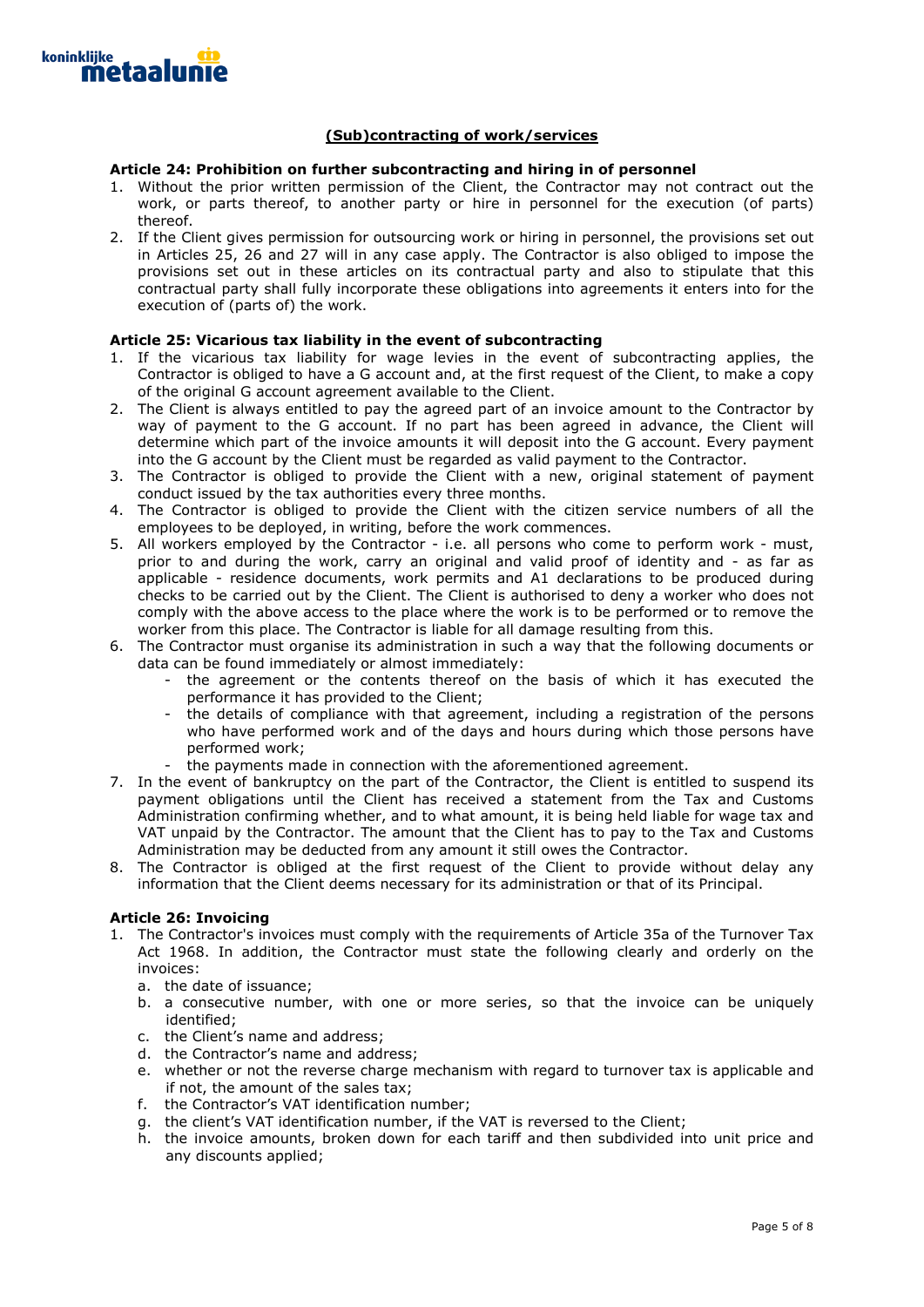

- i. the number or reference, if any, of the agreement under which the Contractor has executed the invoiced performance(s);
- j. the time periods during which the performance(s) have been executed;
- k. the description or reference of the work to which the payment relates;
- l. if applicable: the Contractor's G account number;
- m. the amount of the wage costs and (separately) the wage tax rate payable on the wage amount.
- 2. The Contractor should attach a specification of the number of hours worked to each invoice. With regard to the employees deployed, the specification must state the citizen service numbers of these employees and the days and hours during which these employees have performed work. The Contractor must also submit a document showing that it is entitled to payment, such as a signed site manager form.
- 3. The Client will only pay invoices after the work or the part of the work to which a payment instalment relates has been approved by it and the invoices meet the requirements set out in this article.

## **Article 27: Hiring in of personnel by the Contractor**

- 1. If the Contractor hires in personnel to execute the work, it must comply with the following provisions:
	- the Contractor deposits 25% of each invoice amount (including VAT) on the supplier's G account. If VAT is reversed this is 20%;
	- the Contractor must state the invoice number and any other identification details of the invoice with every payment;
	- the Contractor's administration must provide immediate insight into the details of the hiring, the time tracking administration and the payments;
	- the Contractor must have the citizen service numbers of the hired in personnel;
	- the Contractor must be able to prove the identity of the hired in personnel and the presence of any residence or employment permits.
- 2. The Contractor may only hire in personnel from a supplier that complies with NEN 4400-1 or NEN 4400-2 and is included in the register of the Dutch Labour Standards Foundation (SNA).
- 3. The Contractor is obliged to agree with the supplier that the supplier must state the following on its invoices:
	- the number or reference of the agreement to which the invoice relates;
	- the time period or time periods to which the invoice relates;
	- the description or reference of the work to which the payment relates.

## **Article 28: Indemnification with regard to wage taxes and VAT**

- 1. The Contractor indemnifies the Client with regard to claims by the Tax and Customs Administration or the Employee Insurance Agency (UWV) in connection with:
	- a. wage tax and national insurance contributions not paid by the Client;
		- b. wage levies (wage tax and national insurance contributions) and VAT not paid by the Contractor;
		- c. unpaid wage levies by any party to which (parts of) the work has been /is contracted out;
		- d. unpaid wage levies and VAT by any party from which personnel has been hired in for the execution of (parts of) the work.
- 2. In particular, the Contractor shall immediately reimburse the Client for the following costs at the first written request by the Client by way of payment into the bank account number provided by the Client:
	- a. the Client's lawver's fees in full that relate to legal measures taken by the competent authority at the expense of the Client, insofar as these legal measures relate to the provisions set out in paragraph 1 of this article;
	- b. all other costs relating to legal measures as described under a, including court fees and costs of experts;
	- c. the costs of anything that the Client may be ordered to pay to the competent authority in connection with the provisions set out in paragraph 1 of this article, which order can be enforced;
	- d. other costs that relate to the provisions set out in paragraph 1 of this article and are charged to the Client.
- 3. The Client is authorised to settle amounts which the Contractor must pay it on the grounds of paragraphs 1 and 2 of this article with amounts that it still owes the Contractor for whatever reason.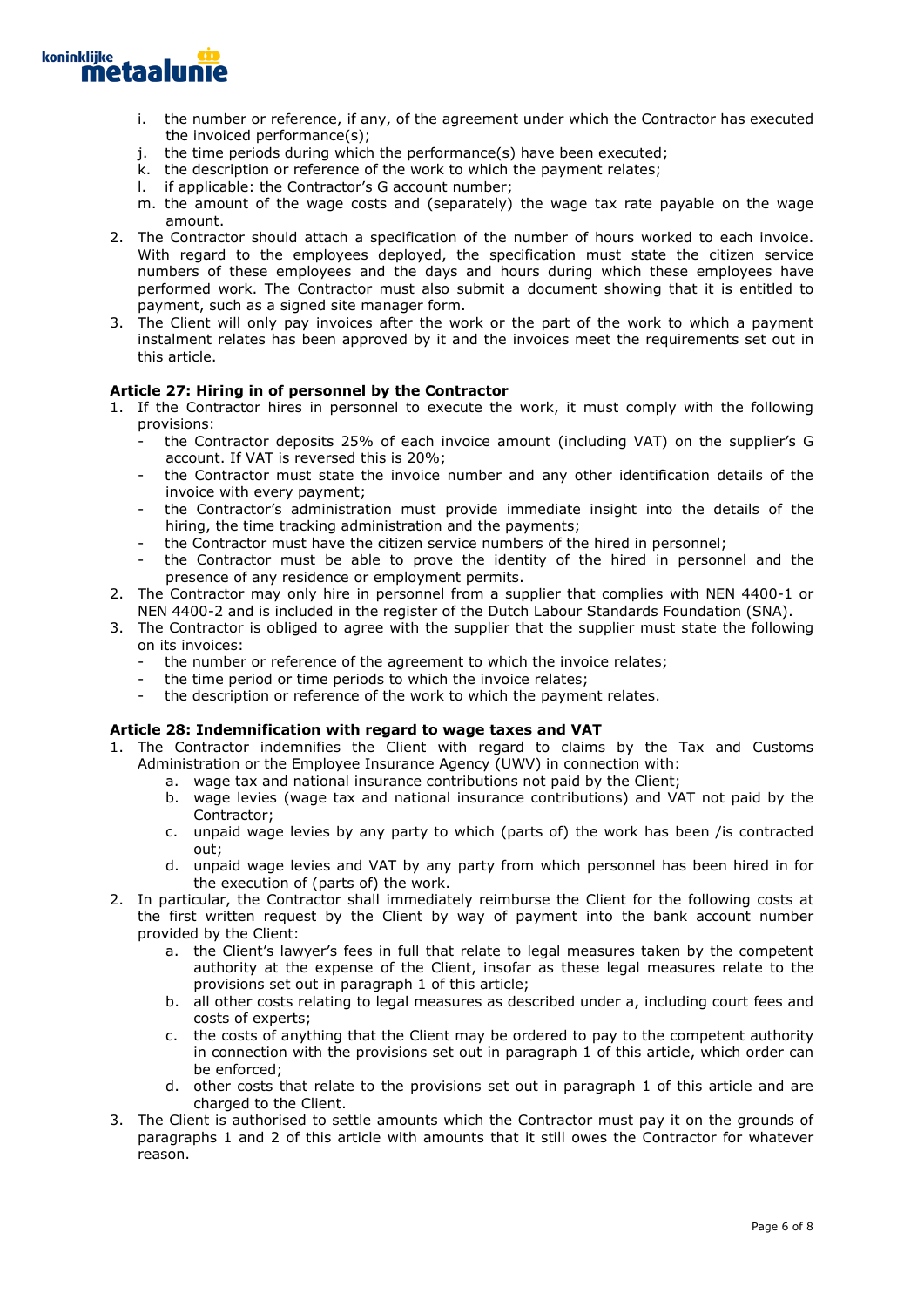

## **Article 29: Vicarious tax liability for wages (The Dutch Labour Market Fraud (Bogus Schemes) Act, WAS)**

- 1. The Contractor is obliged:
	- a) to comply with applicable laws and regulations and an applicable collective labour agreement in the execution of the work;
	- b) to record all arrangements regarding employment conditions made for the execution of the work in an orderly and accessible manner;
	- c) to grant competent authorities access to these employment condition arrangements on request and to cooperate with checks, audits or wage validation;
	- d) if requested, to grant the Client access to these employment condition arrangements if the Client deems this necessary in connection with the prevention or handling of a wage claim concerning work performed for the execution of the work.
- 2. If the Contractor violates the obligations set out in this article, the Client will have the right after notice of default - to terminate the agreement in whole or in part.
- 3. The Contractor indemnifies the Client against claims of employees on the grounds of Article 7:616a and 7:616b of the Dutch Civil Code for not paying the wages due.
- 4. If the Contractor contracts out (parts of) the work, it is obliged to impose the obligations referred to in paragraph 1 of this article on the party to which (parts of) the work is/are being contracted out and also to stipulate that the engaged third party fully incorporates these obligations into agreements that it enters into for the execution of (parts of) the work.

## **Article 30: Organisation of the work**

- 1. The Contractor is obliged to comply exclusively with the orders and instructions issued by the Client.
- 2. The Client has the authority to deny the Contractor's employees access to the work or to have them removed, for example due to unsuitability, disturbance of the order, misconduct, etc., without being required to pay further compensation for any damage that the Contractor suffers as a result thereof.
- 3. The work and break times at work and the prescribed rest times, public holidays, holidays or other days off, generally recognised or recognised at the work location, by the government, or on the basis of the CLA also apply to the Contractor and its employees who perform the activities at the work location. Any damage resulting from this for the Contractor cannot be recovered from the Client. The latter also applies if the services provided by the Contractor cannot be used due to a strike or other causes at the Client or at third parties.
- 4. Unless otherwise agreed, the Contractor must ensure from the commencement of the work up to and including the completion that a permanent foreman is present at the work, with whom both organisational and technical arrangements can be made. His name must be known to the persons or authorities appointed by the Client.
- 5. The Contractor must provide its employees with the correct personal protective equipment and ensure proper use thereof. All resulting costs are at the expense of the Contractor.
- 6. The Contractor must provide a workforce that is able to execute the work fully in accordance with the schedule adopted by the Client and without other activities coming to a halt. If the Client changes the schedule/progress, the Contractor is required to adapt to this. Changes in staffing are only permitted after obtaining the Client's permission.
- 7. If the Contractor is co-insured under a CAR policy taken out by the Client or its Principal and damage occurs caused by the Contractor, the Contractor must compensate the Client for the excess, the damage not covered and the costs to be incurred.
- 8. The Contractor is obliged to ensure that equipment that can be designated as a motor vehicle (equipment falling under the Motor Insurance Liability Act) is adequately insured. The work risk should also be insured. In addition, the Contractor must also have taken out adequate insurance for the risk of damage caused by or related to the use of other equipment used by the Contractor.
- 9. With regard to cables, pipelines and other surface and underground property belonging to third parties, the Contractor will at all times continue to be responsible for pinpointing the location. The Contractor must immediately inform the Client of any damage.
- 10. Required equipment such as scaffolding, aerial work platforms, hoisting equipment and small equipment, including hand tools, measuring equipment, rolling towers, ladders and steps etc., will be provided by the Contractor and are included in the total price.
- 11. If work has to be carried out on or to completed components of the work, such as plastered walls, tilework, paintwork, etc., the Contractor must take protective measures to prevent damage and/or contamination. Damage and/or contamination discovered after or during the work will be deemed to have been caused by the Contractor.